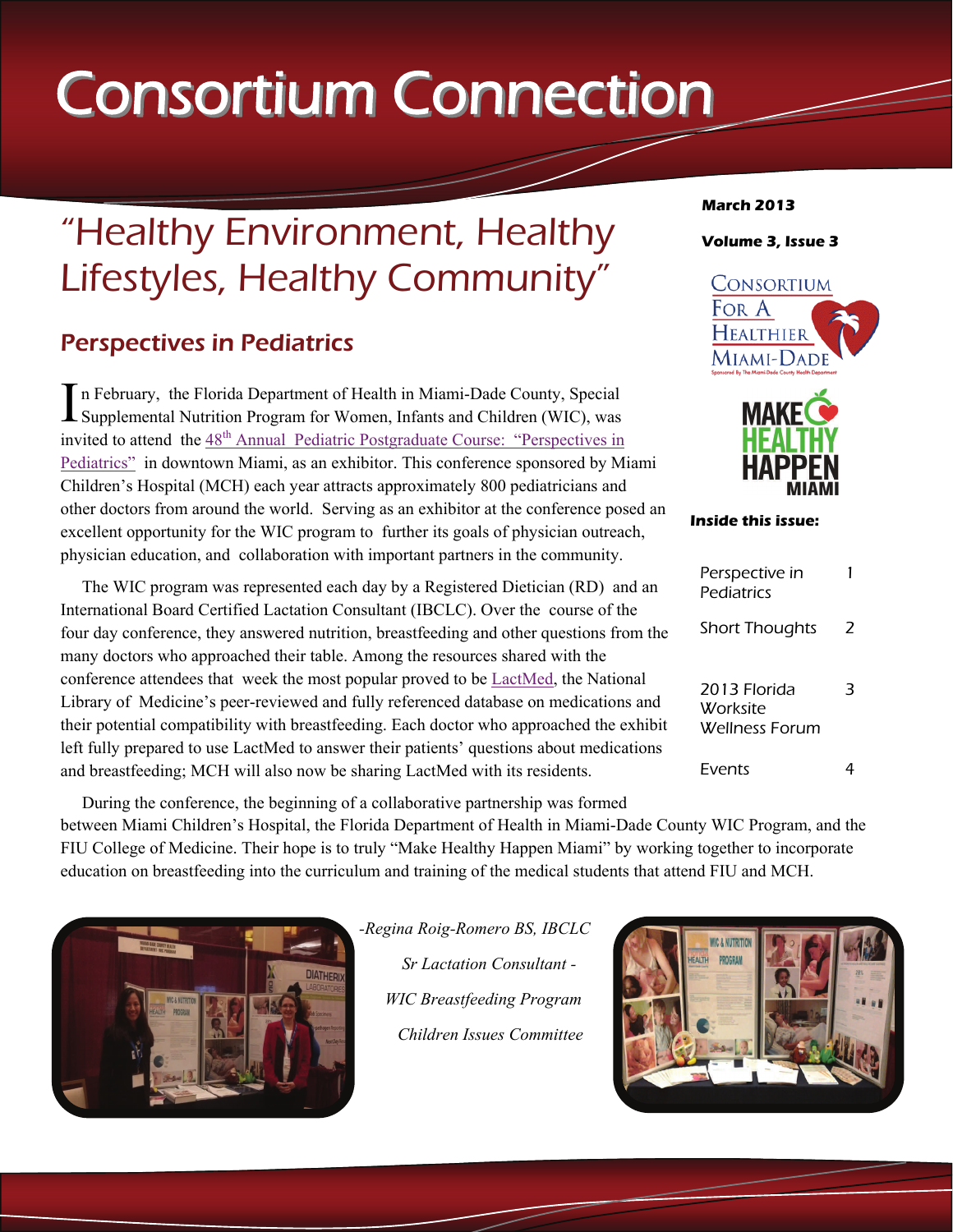| NEW PEARS RECOLUM |                                         |                |  |
|-------------------|-----------------------------------------|----------------|--|
| 1- lose weight    |                                         |                |  |
| 2. eternice       | s. drint more water                     |                |  |
| 4. guit smoking   | 5. enried to bed<br>pay off wedit cords |                |  |
|                   | le: drink less<br>shone non             | what lowthdays |  |
|                   |                                         |                |  |

#### Short Thoughts

It is now 2013 ... Most of US have already broken our New Year's Resolution. Why not start another?

Short Chef like most people thinks hard and long about a resolution that affects him personally.

Reading an article from a survey done in Pittsburg recently offered the top 10, 2011 Resolutions.

To my surprise, the #1 resolution was…Spend More Time with Family. #2 Get Fit, Exercise #3, no surprise, Lose Weight. #5 was Enjoy Life, #8 learn Something New and #10 was to Help Others.

My thought….Lets change direction, lets begin something brand new, never done in the history of the world (This is BIG).

Let's not be selfish in 2013 and make our New Years Resolution about #1. Let's make a change and reconsider what #1 really is. The Pittsburg survey suggests FAMILY. Wow, family…not weight loss for ourselves, not exercise for ourselves. BUT…Family…What if we combine some of these resolutions, package them together.

Family, Enjoy Life, Learn Something New and Help Others….What a concept. Lets help our family….who is first in the Family?

Our Kids, Right? Of course! Lets make a 2013 Resolution to help our Kids, to Spend more time with Our Kids, lets Enjoy Life more with Our Kids, Lets Learn Something New. TOGETHER AS A FAMILY!

In order to enjoy life with family we must stay Healthy, Sorry, I mean GET HEALTHY! SHORT CHEF SAYS…Eat better, Exercise together. Now that's a NEW YEARS RESOLUTION. We need to help our kids get away from those Big TV's, Cell Phones, Video games and use the bikes. Oh by the way, I read a survey where top Christmas presents this year, last year, for the last five years…Yes, Big TV's, Cell Phones and Video Games. From 1950 to 1979 Bikes where the #1 Christmas present in the United States. This past year….down to number 18 and dropping every year for the past 10 years. Even Puppies have dropped out of the top 25.



My friends, we can do this, Obesity needs to be the #1 Priority of All Families. We are now rated the 19<sup>th</sup> Healthiest Country in the World. We are now the largest Overweight Capital in the World. Make a change; sit down with your family write your top 10 FAMILY NEW YEARS RESOLUTIONS FOR 2013.

MAKE A DIFFERENCE! IT'S TIME FOR CHANGE! HELP THE ONES YOU LOVE THE MOST! *-Short Chef*